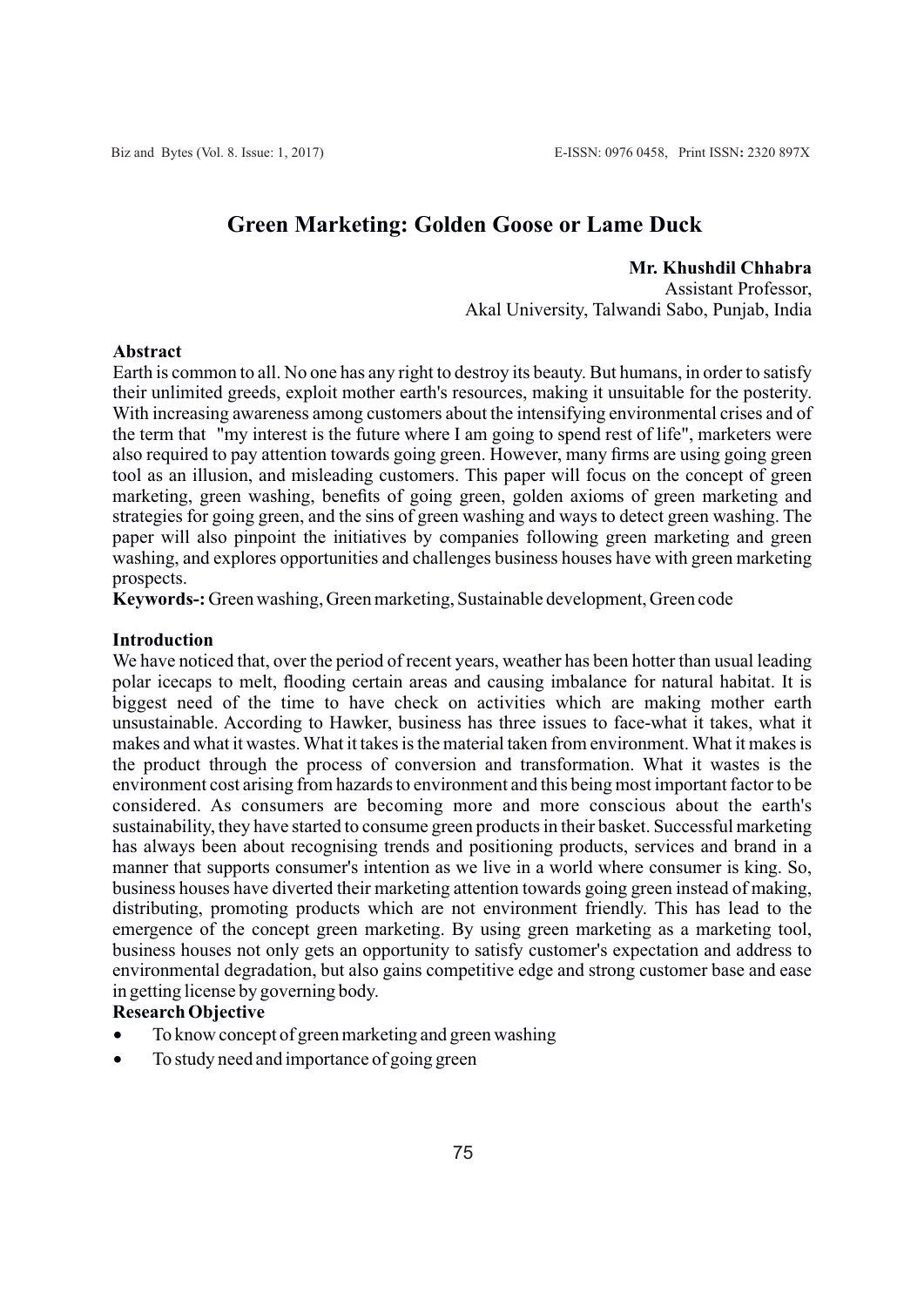- · To acquaint with sins and method of detecting green-wash activities
- · To explore companies practicing green marketing and green washing
- · To identify challenges and strategies in pace of green marketing

# **Green Marketing**

The term Green Marketing came into prominence in the late 1980s and early 1990s. Green marketing consist of two words-Green means Earth and Marketing-Eco friendly innovation. So, Green marketing is marketing of products that are environmentally safe and which are less detrimental to human health. It is holistic marketing concept wherein activities designed in a manner which is less detrimental to environment.

Green marketing is not just concerned with giving green theme to companies, brand name or designing and packing product in green colour. It is the activity which, in total, focus on eliminating the processes which are destructive to environment and using methods for designing, promoting, distributing products in a eco-friendly way. No doubt by opting for such activities, business houses have to pocket out extra money but in long run this will pay to firms in terms of increased sales, revenues, profitability, customer base.

According to American Marketing Association(AMA)," Green Marketing is the marketing of products that are presumed to be environmentally safe, involves developing and promoting products and services that satisfy customers wants and needs for quality, performance, affordable pricing and convenience without having a detrimental input on the environment".

According to J. Polonsky, green marketing defined as "All activities designed to generate and facilitate any exchange intended to satisfy human needs or wants such that satisfying of these needs and wants occur with minimal detrimental input on national environment"

According to Pride and Ferrell " Green marketing refers to an organization's efforts at designing, promoting, pricing and distributing products that will not harm the environment".

# **Green-washing-**

It is illusion of going green. It is a disinformation promulgate by business houses to present an environmentally responsible public image. Green-wash is the practice of spending money on more advertising of being green instead of spending on environmentally safe practices. Greenwash cripples the customer in differentiating between valid and invalid claims.

"Disinformation disseminated by an organization so as to present an environmentally responsible public image; a public image of environmental responsibility promulgated by or for an organization, but perceived as being unfounded or intentionally misleading"

Green-washing is a figurative expression like "whitewash" used in green marketing to build a perception that business is indulge in activities which are environmental amiable. As we know there is wide difference in saying and doing. In other terms organizations are making claims of practicing green activities and heading towards green by spending vast resources on advertisement. In the race of earning huge profits in short span, organizations are trying to mislead buyers by creating gap between what buyers perceive and what companies are trying to communicate. There has been lack of genuine adherence by many companies in India and due to which buyers became cynical.

# **Why Firms Going Green**-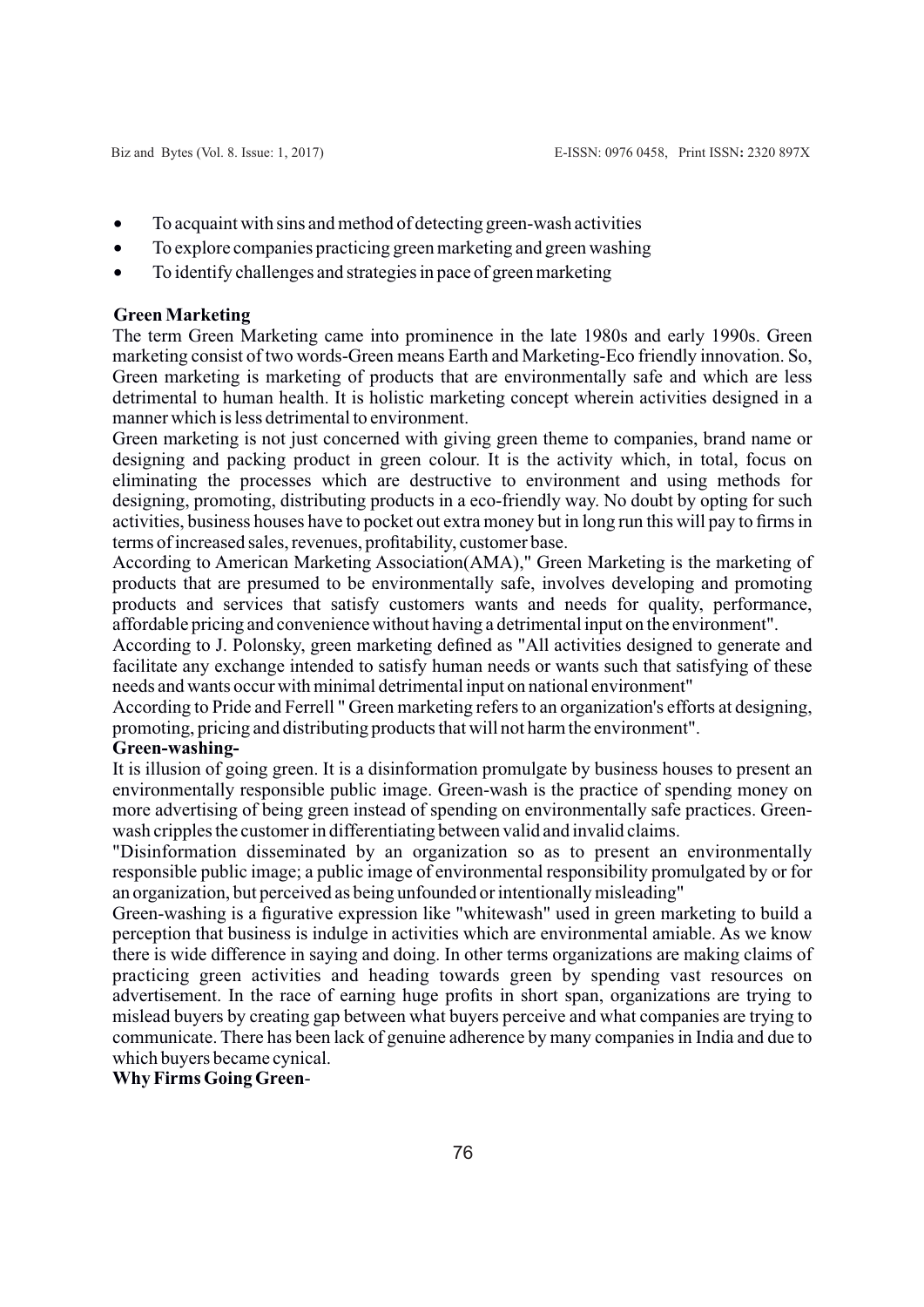Green marketing is inescapable as in a situation where there is great need to save our mother earth so as to make it sustainable. As consumers started preferring green products, so it became inevitable for marketers to adopt green marketing. Green marketing have been adopted by firms on a worldwide scale and following are the reasons:

- · **Opportunities** With increasing awareness among customers about environmental crisis, they shifted demand to eco-friendly products and marketers saw these changes as an opportunity to grab and have competitive edge over the firms marketing non ecofriendly products.
- · **Corporate Social Responsibility-** Many business houses have understood that it is their responsibility to behave ethically in a society as they get their resources from society only. With this many firms have laid their environmental objectives along with their profit related objectives. Business has not only to do business but has to shoulder the social responsibilities for better customer service and self improvement.
- · **Government pressure-** Government of India has framed various regulations to protect society and check on production of harmful products by increasing tax and duties over it. Example- Ban of plastic bags in India; Supreme Court's decision to change of fuel in Delhi adopting for CNG in all public transport.
- · **Competitive Pressure**-Green Marketing tool provides a competitive edge to firms adopting it. Green marketing initiatives by firm leads their competitors to promote ecofreindly behaviour. Sometime this competitive pressure causes industry to go green and reduce its impact on environment.
- · **Cost orProfit issue-**With the adoption of symbiotic relation in which waste generated by one firm is used by another as a cost effective raw material which leads to significant cost saving to a firm in their cost sheet.

# **Advantage of Going Green-**

List of the advantages by going green is illimitable but some of them are as follows

- 1. Provides competitive edge
- 2. Saves consumption of raw material and minimisation of wastage
- 3. Build image of Socially Responsible Company
- 4. Ensures long term growth with sustainability
- 5. Employees feel proud and confident in working with companies practicing green marketing
- 6. Saving scare resources which can help our off-springs
- 7. Marketeer can charge premium on products
- 8. Builds brand equity and wins brand loyalty from customers
- 9. Educates customers and provide them with the opportunity to participate in environmental friendly activities.

Thus Green Marketing promotes value-addition, energy saving, better performance, health and safety, social status and convenience

# **Golden Axioms Of Green Marketing-**

· **Customer should be aware-** This law states marketeer should assures himself that buyer is aware and have concern about the issues which his product going to address.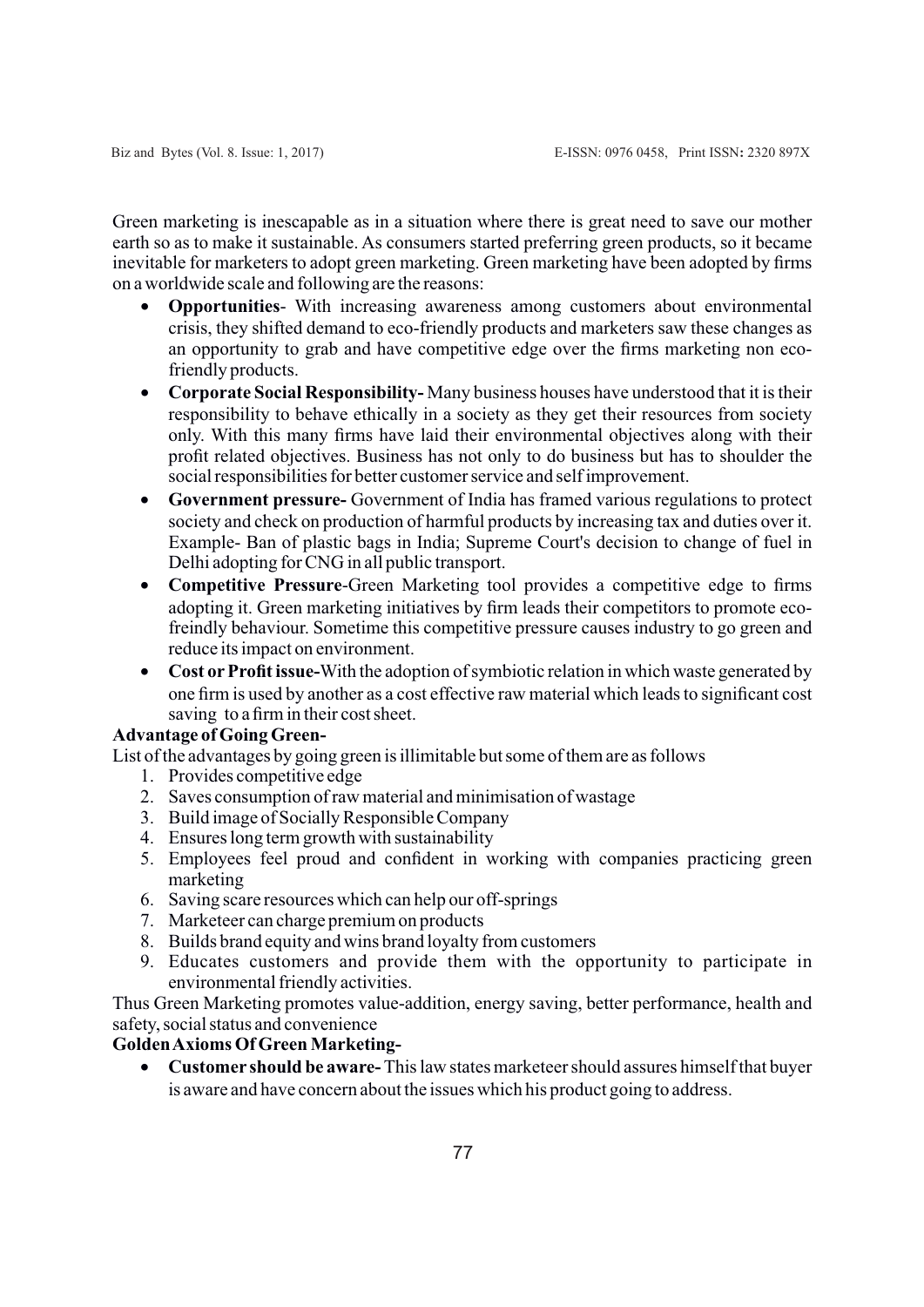- · **Educate your buyers** This law focuses on providing education to buyers about what marketeer is doing to safeguard the environment and why there's need to do such activities.
- · **Have Genuineness** This law states marketer should makes such claims which are true and transparent as some companies tries to add customer base by indulging in greenwashing.
- · **Buyer be reassured** Buyers should be assured that product performs its job as supposed to be. Marketeers should not desist product quality in the name of environment.
- · **Consider your pricing** Marketeers are charging premium for green product as it involves high cost of production. Make sure that buyers are willing to afford premium and feel worthful.

# **Sins of Green-washing-**

- **Sin of Hidden Trade-Off-** This is committed by claiming a "product is green based on an unreasonably narrow set of attributes without attention to other important environmental issues.". This sin committed by ink cartridges, dishwasher and laundry detergent, bathroom and multi-purpose cleaners, air fresheners, flooring laminate, wood paneling, and pesticides.
- · **Sin of no proof** Any environmental claim that cannot be authenticated by easily accessible supporting information, or by a reliable third-party certification. This sin committed by Personal care products (such as shampoos and conditioners) that claim not to have been tested on animals, but offer no evidence or certification of this claim.
- · **Sin of Vagueness** Claim that is defined in a badly manner that its real meaning likely to mislead potential customer. Example-"Chemical-free" claim as nothing is free of chemicals even water.
- · **Sin of Irrelevance** Claim that is truthful but not important for buyers requiring greener products. Example CFCs have been legally banned for almost 30 years, there are no products that are manufactured with it. Nevertheless, we found many individual products that presented CFC-free claims
- · **Sin of Lesser of the Two Evils-** Claim that is true within product category but distorts buyer from greater environmental impacts of the category as a whole. Example- Organic cigarettes.
- · **Sin of Fibbing** Making environmental claims that are simply false. Example-Dishwasher claims to be packaged in "100% recycled paper", and yet the container is plastic.

### **Detecting Green-wash-**

There is no perfect tool to check for green-wash but the company Greenpace has contributed four point checklist called "CARE". CARE, helps in identifying dubious claims made by business houses of going green, stands for Core business; Advertising record; Research & development funding; and Environmental lobbying.

· **Core business-** Business activity of a company which is main. If company's core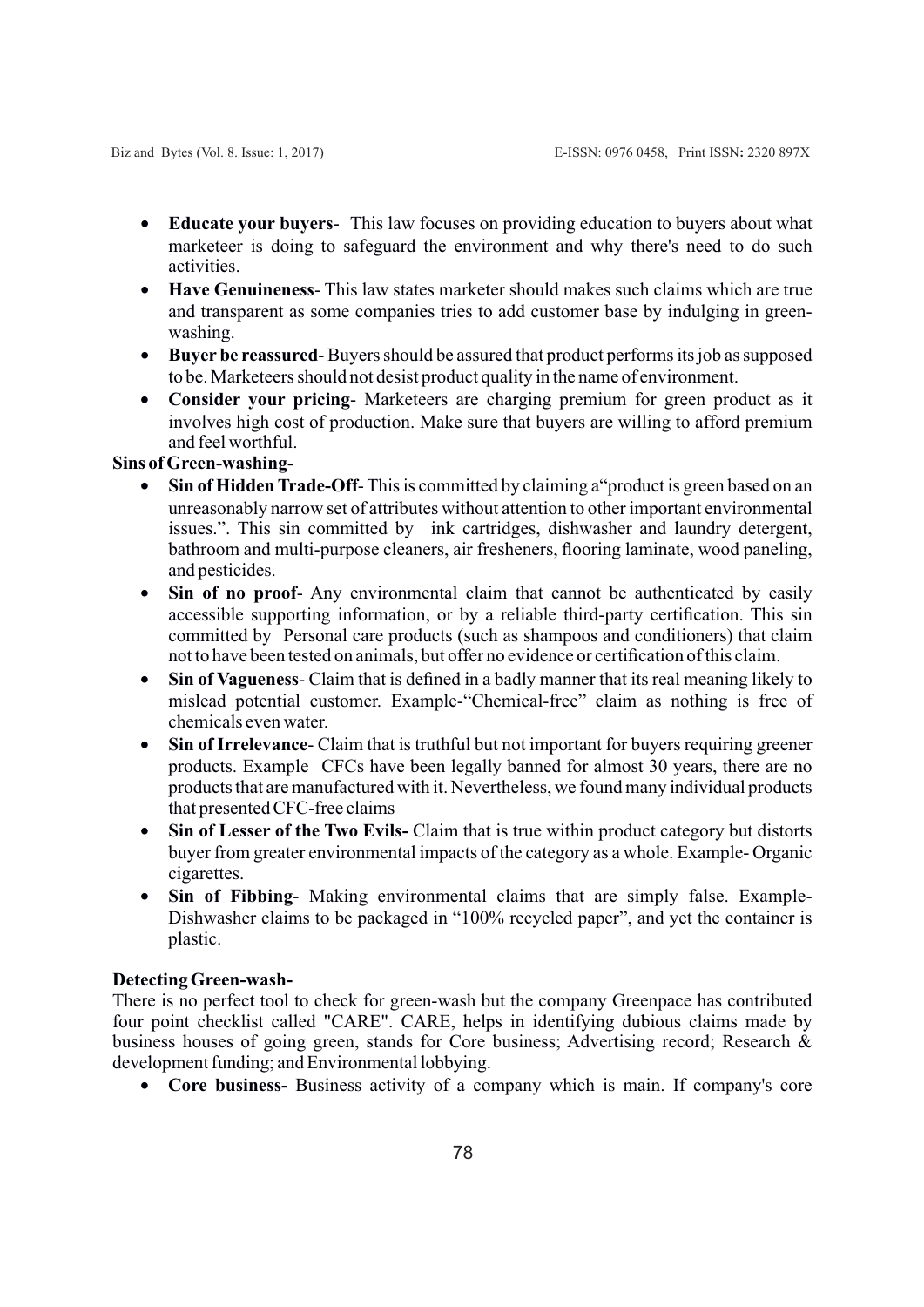business is to contribute towards environmental destruction and still company claims to be environmental friendly, then it is sure company's claim is green-wash.

- · **Advertising Record/ Practice-** When company have huge advertisement budget and trying to spend on proving itself that it have green practices, so there is every try of company to green-wash.
- · **Research and Development (R&D)-**R & D is core of any organization. If amount is invested to develop or reinforce unsustainable practices, so there is every try of company to green-wash.
- · **Environmental Lobbying Record-** Companies that say one thing and do something different which the entire industry sees as injustice.

## **Companies going green in India-**

**There is a big list of companies practicing green marketing but some of them are-**

- **1. McDonald's** restaurant's napkins, bags are made of recycled paper**.**
- **2. Badarpur Thermal Power station of NTPC in Delhi** is devising ways to utilize coalash that has been a major source of air and water pollution.
- **3. Barauni refinery of IOC** is taken steps for restricting air and water pollutants
- **4. Starbucks** coffee cup sleeves made of recycled paper saving roughly 78,000 trees per year
- **5. Walmart** using 100% renewable energy sources
- **6. LG** launched a range of eco-friendly products 'Eco-Chic' such as the platinum coated two-door refrigerator and washing machine with steam technology
- **7. Samsung** has launched its advanced range of Split ACs, which claim to save up to 60 per cent energy
- **8. Lifebuoy** advertising campaign encouraging children to keep their streets clean and not worry about germs as Lifeboy protects them.
- **9. New Surf Excel** (Do Bucket Paani… Ab Rozana Hai Bachana) concerns for reducing water consumption
- **10. Honda** introduced its Civic Hybrid car.
- **11. Indusland Bank** installed the country's first solar-powered ATM and thus brought about an eco-savvy change in the Indian banking sector

# **Companies practicing green washing in India-**

- · **Coca Cola** Coca-Cola was accused of polluting the canals that lead to the river Ganges and damaging the agricultural field surrounding northern part of India like Uttar Pradesh. Eight Coca-Cola bottling plants were tested and toxic heavy metals like lead, cadmium and chromium were found.
- · **Nestle** Nestle took help of "cause-related marketing" and launched a campaign in August 2012 in association with CRY, Times of India and cinema celebrities like Konkana Sen Sharma, Shabana Aazmi, which projected itself as mother and child friendly. Though misunderstood by the celebrities, but still the company's name got authenticity and legitimacy by their presence. Taking it to be a green-washing activity, Smt. Krishna Tirath, Minister of State (I/C) Women and Child Development Government of India, declined to participate in this very event.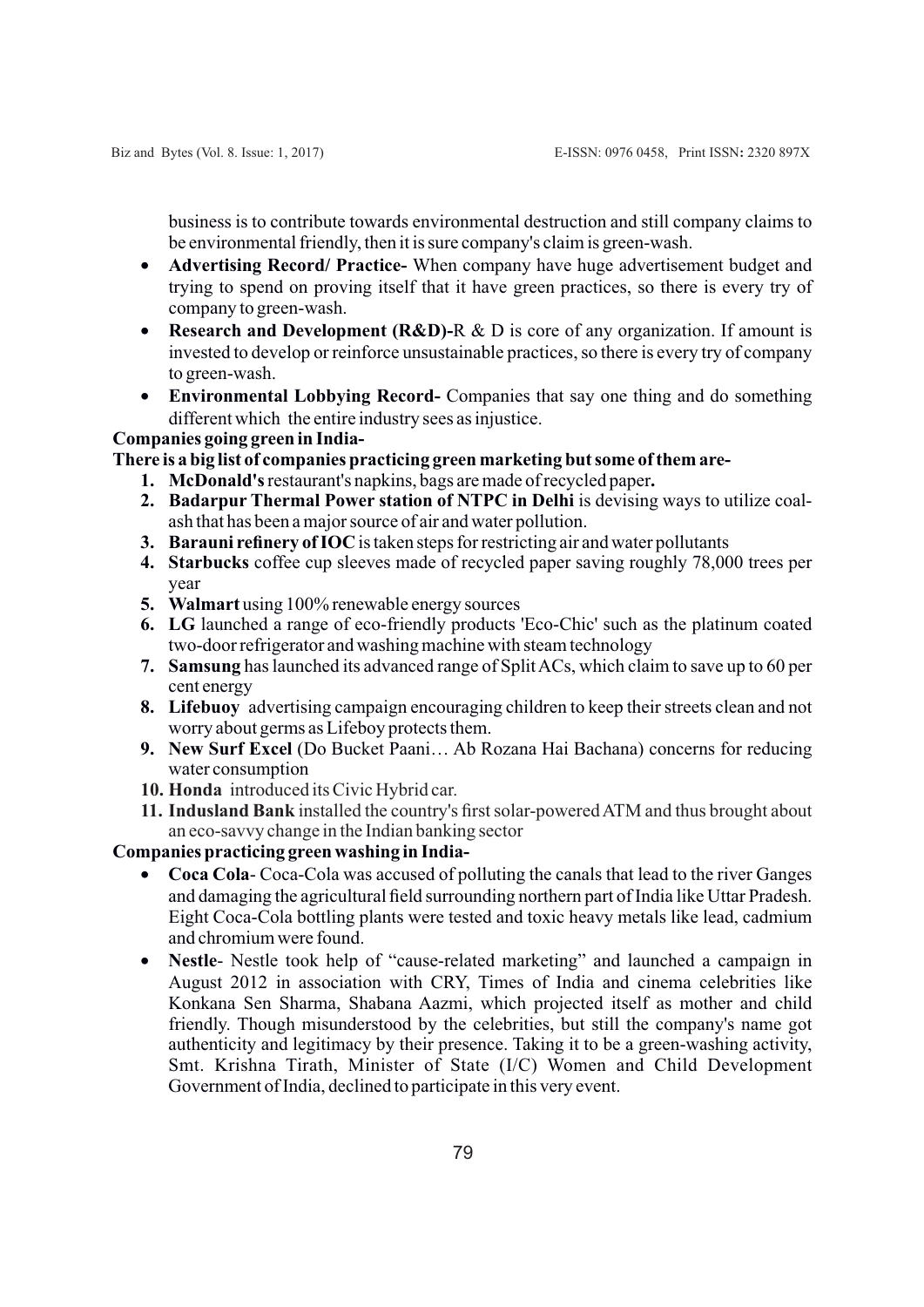- · **Indian Railways** Indian Railway Minister Pawan Bansal announced that "Railways remain firmly committed to protecting the environment and promoting sustainable development and use of energy efficient technologies." It does not fulfill what it states.
- · **HCL** George Paul, the company's executive vice president who said that "HCL, as a socially responsible corporate citizen, has a comprehensive program to ensure protection of environment, health and safety of all its stakeholders, which also recognizes the need to minimize the hazardous impact of e-wastes of its products on the environment." But company using PVCs and BFRs which are toxic chemical being used while manufacturing electronic products and computers.

#### **Challenges in Green Marketing-**

- **1. Need for Standardization** There is no standard base to authenticate claims made by firms of going green. Regulatory Bodies need to place certain provisions for protecting customers expectations.
- **2. Understanding** As some consumers are aware of environmental crisis and green products but still many are unaware and to make them aware it will take lot of time and efforts as people generally resist to change. Even people prefer to satisfy their personal needs before caring for environment.
- **3. Avoiding Green Myopia** Green marketing must achieve two goals: improved environmental quality and customer satisfaction. It is of no use if product is green in all aspects but cannot provide customer satisfaction.
- **4. Patience-** Marketeers should view environment as basket of long term opportunities. Marketeers who want to be rich in short span, try to play with customers' perceptions by making illusion of going green. Green marketers should acquaint themselves with old saying" Sabar ka faal meetah hota hai".
- **5. Convincing**  Green Marketing have to strive hard in convincing stakeholders and many times it fails to convince due to its short term huge expenses compared to long term results.
- **6. Unwilling to Pay Premium** Customers have become health conscious but still their are certain segments who are not ready to pay extra price for a product against which they can have substitute at low price.
- **7. Costliness** Green Marketing is a golden goose but still it involves huge cost as renewable and recyclable material, water treatment technology and R&D investment is costly affair.
- **8. Herd following** Following the competitors in race of going green will lead to same mistakes as the leader is committing.
- **9. Lack of Policies** Government regulations are designed to help customers in making better decisions or to make more socially awarded but it is not possible for establishing policies relating to all environmental issues.
- **10. ConsumerAttitude vs Behavior** There is a gap between environmental understanding and green purchase behavior. Better understanding can be through green marketing tools about green product by which consumers purchasing behavior can be changed.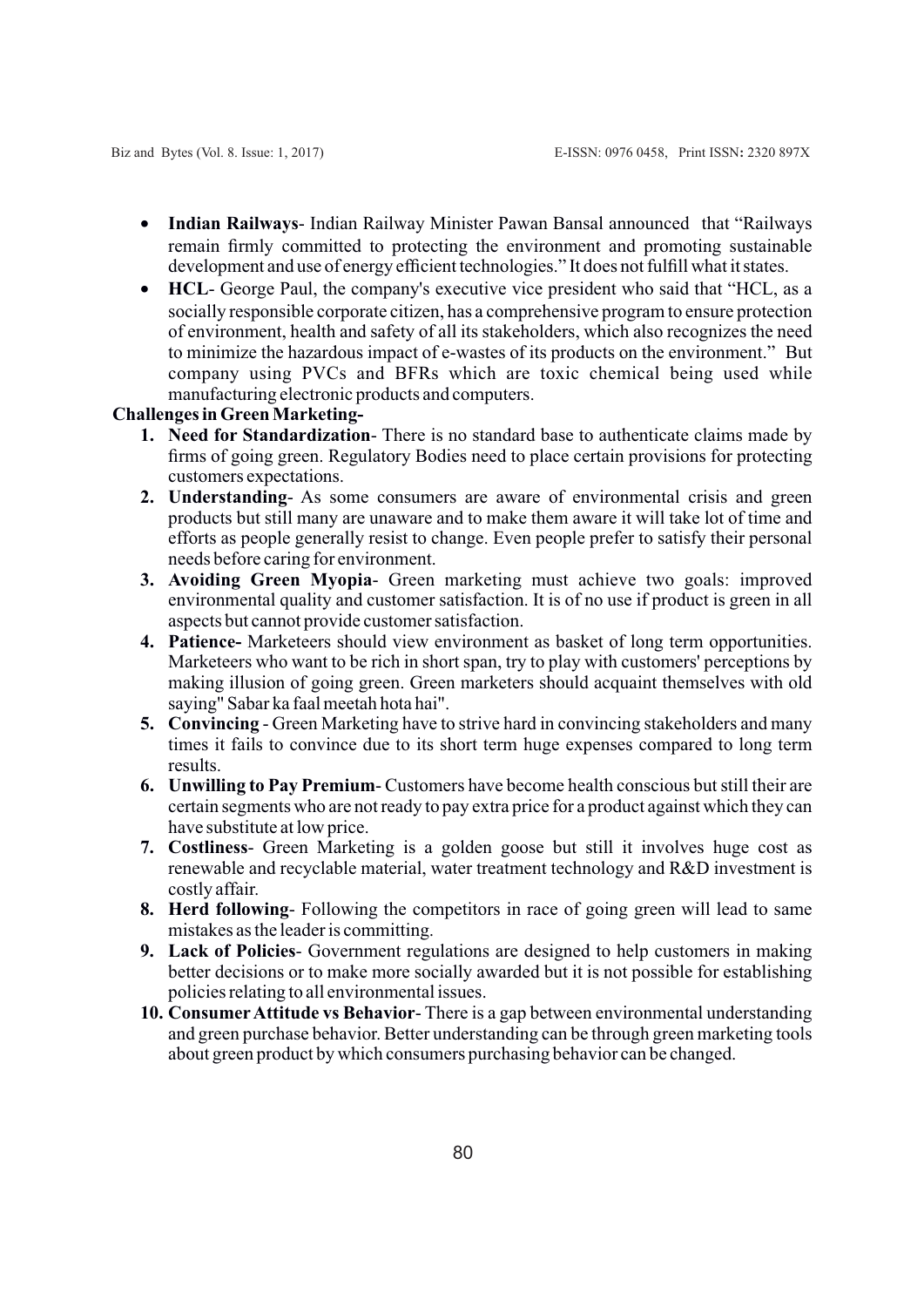## **Strategies forGreen Marketing-**

Ken Peattie (1999) defined environmental marketing in terms of customer satisfaction in a sustainable fashion which refers as 'the holistic management process responsible for identifying, anticipating, and satisfying the requirements of the consumers and society, in a profitable and sustainable way'. It implies that business houses have to determine needs of target customers and deliver them benefits which outweighs cost of product. Green marketing involves focusing on promoting the consumption of green products. Therefore, it becomes the responsibility of the companies to adopt creativity and insight, and be committed to the development of environmentfriendly products. This will help the society in the long run. Companies which embark on green marketing should adopt the following principles in their path towards "greenness."

- Adopt technology/process that reduces environmental crisis
- · Establish Management Control System that will lead to adherence of stringent environmental safety norms.
- · Explore ways of recycling leading to less wastage
- · Marketing Audit (including internal and external situation analysis)
- Develop a marketing plan outlining strategies with regard to 4 P's
- Implement marketing strategies
- Plan results evaluation
- Designing of bio-degrading prone packaging
- Product Differentiation
- Value positioning of consumer

## **Conclusion**-

Sustainability is the biggest part of corporate strategy and companies are diverting their focus towards going green. Though sustainability and eco friendly practices add significant cost to company's bottom line but also result in future savings. As Paul Hawker (1995) states that business is the only mechanism on the planet today powerful enough to produce the changes necessary to reverse global environmental and social degradation.

Green marketing has the ability to meet present needs and wants of the customers without compromising the ability off-springs to meet their needs and wants. With green marketing practices human needs and wants satisfied without creating the environmental crisis. Corporations should strengthen their status in competitive world by going green

Many companies treating recent trends towards going green as burdensome and in order to earn huge profits in race of going green, started playing with perception of buyer by making false claims of going green. False claims will definitely confuse customers about credibility of organization. If this green-washing goes on real green companies will lose their footings in business world. It is time that consumers should get knowledgeable against green-washing. Legal machineries should get more stringent regarding green-washing. Consumers can test a companies' honesty in terms of green-washing by probing into "Core Business", "Advertising Practices", "Research and Development" and "Environmental Lobbying Record". Harnessing the market forces that favour green product development will lead to mainstream green.

Resources are scarce and human wants are unlimited, it is important for the marketeers to utilize